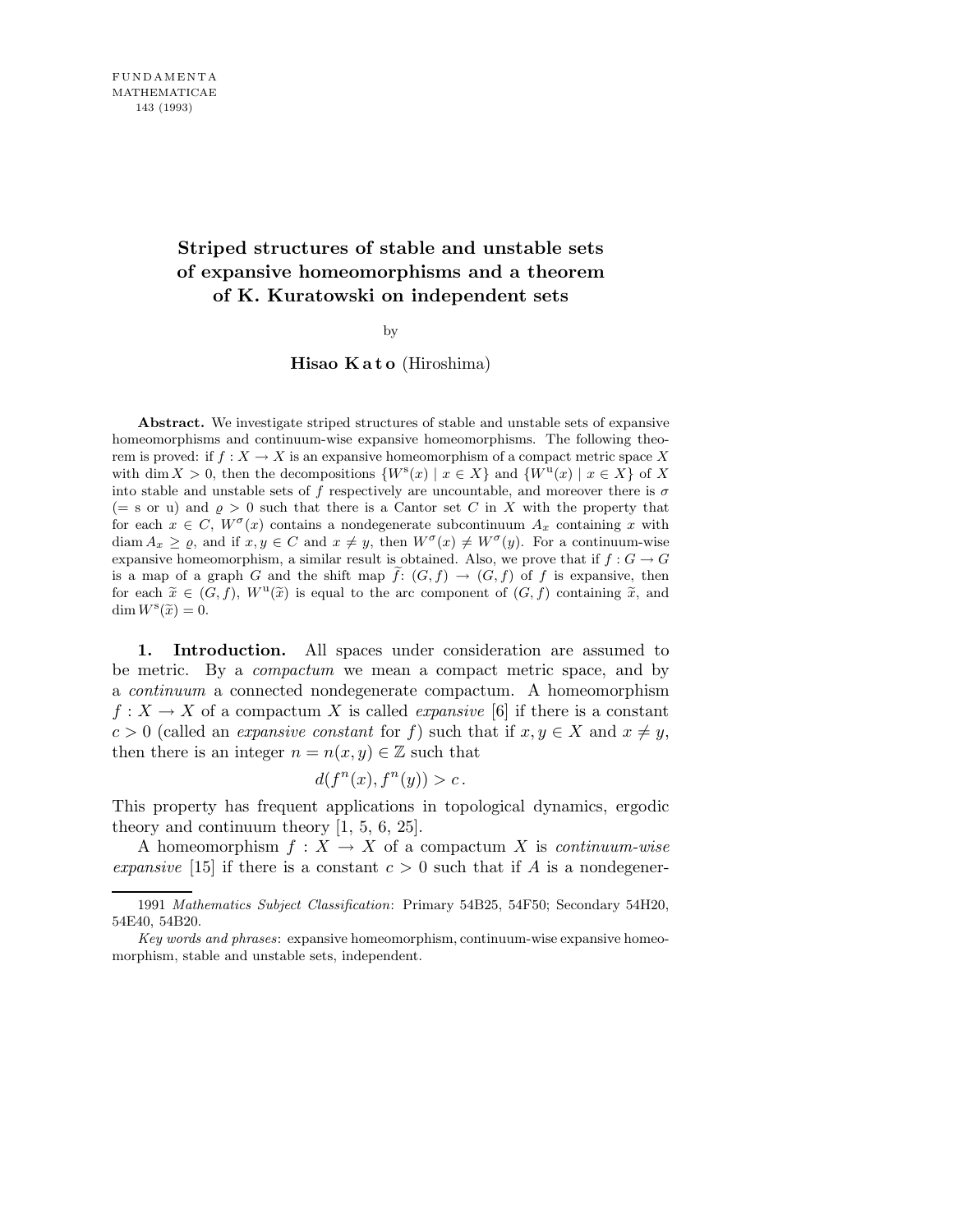154 H. Kato

ate subcontinuum of X, then there is an integer  $n = n(A) \in \mathbb{Z}$  such that  $\dim f^{n}(A) > c$ . By the definitions, we can easily see that every expansive homeomorphism is continuum-wise expansive, but the converse is not true. There are many important examples of homeomorphisms which are continuum-wise expansive, but not expansive.

In [13, Theorem 3.1], we proved that if  $f : X \to X$  is an expansive homeomorphism of a compactum X with  $\dim X > 0$ , then there is a closed subset  $Z$  of  $X$  such that each component of  $Z$  is nondegenerate, the space of components of  $Z$  is a Cantor set, the decomposition space of  $Z$  into components is upper and lower semi-continuous and all components of Z are contained in stable sets or unstable sets.

In this paper, we show more precise results. In particular, we prove that if  $f : X \to X$  is an expansive homeomorphism of a compactum X with  $\dim X > 0$ , then the decompositions  $\{W^s(x) \mid x \in X\}$  and  $\{W^u(x) \mid x$  $\in X$  of X into stable and unstable sets respectively are uncountable, and moreover there is  $\sigma$  ( $\sigma =$  s or u) and  $\rho > 0$  such that the  $\sigma$ -striped set  $Z(\sigma, \rho)$  of f is not empty. Hence, by using a theorem of K. Kuratowski on independent sets, it is proved that almost every Cantor set C of  $Z(\sigma, \varrho)$ has the property that for each  $x \in C$ ,  $W^{\sigma}(x)$  contains a nondegenerate subcontinuum containing x and if  $x, y \in C$  and  $x \neq y$ , then  $W^{\sigma}(x) \neq W^{\sigma}(y)$ .

Also, we prove that if  $f: G \to G$  is a map of a graph G and the shift map  $\widetilde{f}: (G, f) \to (G, f)$  of f is expansive, then for each  $\widetilde{x} \in (G, f)$ ,  $W^{\mathrm{u}}(\widetilde{x})$ is the arc component of  $(G, f)$  containing  $\tilde{x}$ , and  $W^s(\tilde{x})$  is 0-dimensional.

We refer the readers to [1], [6] and [25] for the general properties of expansive homeomorphisms.

2. Definitions and preliminaries. Let  $X$  be a metric space. Then the *hyperspaces*  $2^X$  and  $C(X)$  of X are defined as follows:

$$
2^X = \{ A \mid A \text{ is a nonempty compact subset of } X \},
$$
  

$$
C(X) = \{ A \in 2^X \mid A \text{ is connected} \}.
$$

The hyperspaces  $2^X$  and  $C(X)$  are metric spaces with the Hausdorff metric  $d_H$ , i.e.,  $d_H(A, B) = \inf \{ \varepsilon > 0 \mid U_{\varepsilon}(A) \supset B \text{ and } U_{\varepsilon}(B) \supset A \}$ , where  $U_{\varepsilon}(A)$  denotes the  $\varepsilon$ -neighborhood of A in X. Note that if X is a compactum, then the hyperspaces  $2^X$  and  $C(X)$  are also compacta (see [21]). Let A and B be subsets of X. Put  $d(A, B) = \inf \{d(a, b) \mid a \in A \text{ and } b \in B\}.$ 

Let  $f: X \to X$  be a homeomorphism of a compactum X and let  $x \in X$ . Then the *stable set*  $W^s(x)$  and the *unstable set*  $W^u(x)$  are defined as follows:

$$
W^{s}(x) = \{ y \in X \mid \lim_{n \to \infty} d(f^{n}(x), f^{n}(y)) = 0 \},\,
$$
  

$$
W^{u}(x) = \{ y \in X \mid \lim_{n \to \infty} d(f^{-n}(x), f^{-n}(y)) = 0 \}.
$$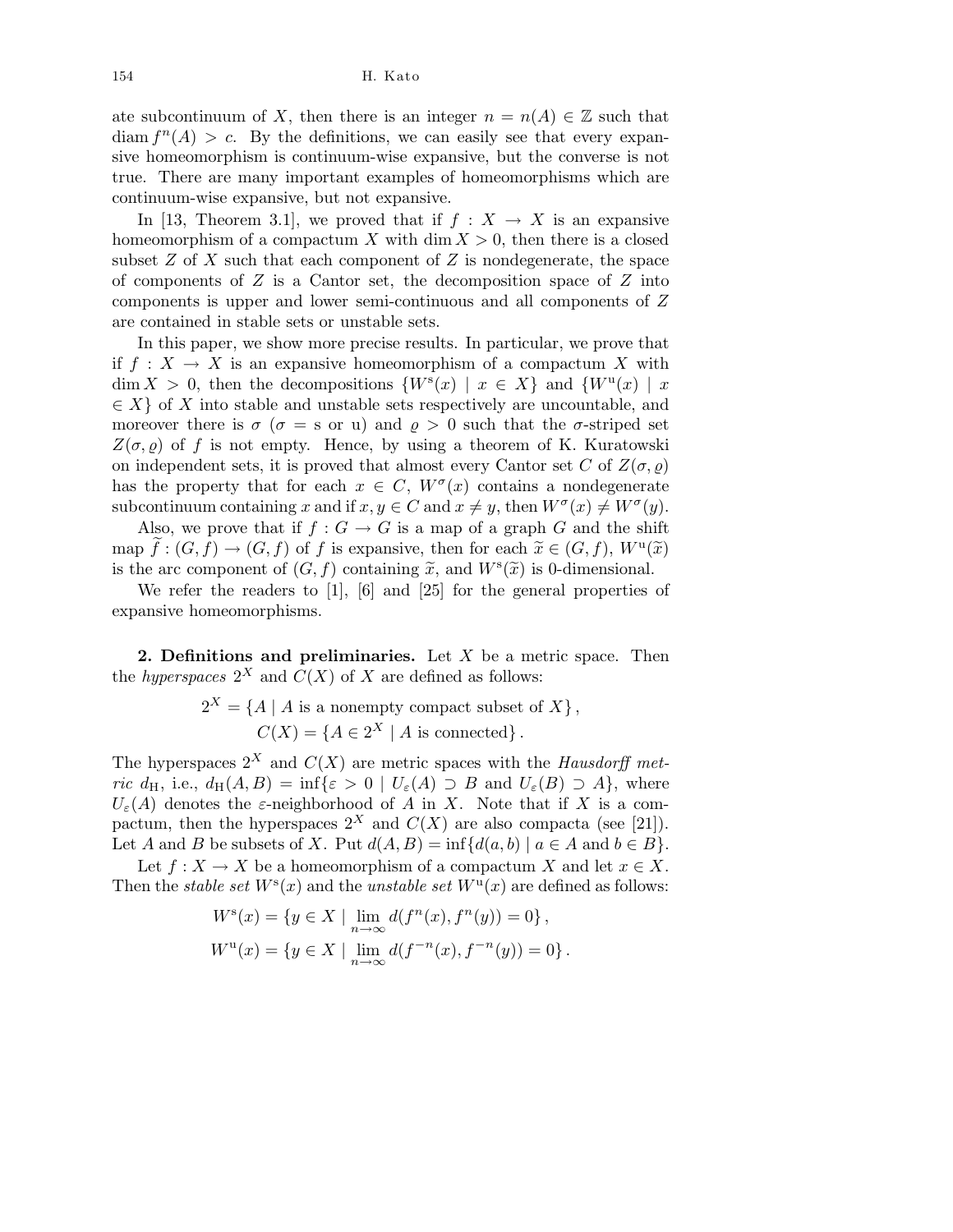Also, the *continuum-wise stable* and *unstable sets*  $V^{s}(x)$ ,  $V^{u}(x)$  are defined as follows:

$$
V^s(x) = \{ y \in X \mid \text{there is } A \in C(X) \text{ such that } x, y \in A \text{ and } \lim_{n \to \infty} \text{diam } f^n(A) = 0 \},
$$
  

$$
V^u(x) = \{ y \in X \mid \text{there is } A \in C(X) \text{ such that } x, y \in A \text{ and } \lim_{n \to \infty} \text{diam } f^{-n}(A) = 0 \}.
$$

Clearly,  $W^{\sigma}(x) \supset V^{\sigma}(x)$ ,  $\{W^{\sigma}(x) \mid x \in X\}$  and  $\{V^{\sigma}(x) \mid x \in X\}$  are decompositions of X for both  $\sigma =$  s and u, i.e.,  $X = \bigcup \{W^{\sigma}(x) \mid x \in X\}$ (resp.  $X = \bigcup \{V^{\sigma}(x) \mid x \in X\}$ ), and if  $W^{\sigma}(x) \neq W^{\sigma}(y)$  (resp.  $V^{\sigma}(x) \neq$  $V^{\sigma}(y)$ , then  $W^{\sigma}(x) \cap W^{\sigma}(y) = \emptyset$  (resp.  $V^{\sigma}(x) \cap V^{\sigma}(y) = \emptyset$ ). Also, for  $0 < \delta < \varepsilon$  consider the following subsets of  $C(X)$ :

$$
V^s(\varepsilon) = \{ A \in C(X) \mid \text{diam } f^n(A) \le \varepsilon \text{ for any } n \ge 0 \},
$$
  
\n
$$
V^u(\varepsilon) = \{ A \in C(X) \mid \text{diam } f^{-n}(A) \le \varepsilon \text{ for any } n \ge 0 \},
$$
  
\n
$$
V^s(\delta, \varepsilon) = \{ A \in V^s(\varepsilon) \mid \text{diam } A = \delta \},
$$
  
\n
$$
V^u(\delta, \varepsilon) = \{ A \in V^u(\varepsilon) \mid \text{diam } A = \delta \},
$$
  
\n
$$
V^s = \{ A \in C(X) \mid \lim_{n \to \infty} \text{diam } f^n(A) = 0 \},
$$
  
\n
$$
V^u = \{ A \in C(X) \mid \lim_{n \to \infty} \text{diam } f^{-n}(A) = 0 \}.
$$

We are interested in the structures of the decompositions  $\{W^{\sigma}(x) \mid x \in$ X and  $\{V^{\sigma}(x) \mid x \in X\}$  ( $\sigma =$  s and u) of X. Let  $f : X \to X$  be an expansive homeomorphism of a compactum  $X$  with an expansive constant  $c > 0$  and dim  $X > 0$ . Let  $c > \rho > 0$  be a positive number. Consider the family  $\Phi(\sigma) = \{Z \mid Z \text{ is a closed subset of } X \text{ such that (i) for each } x \in Z\}$ there is a subcontinuum  $A_x$  of X with diam  $A_x \ge \varrho$  and  $x \in A_x \subset W^{\sigma}(x)$ , and (ii) for any neighborhood U of x in X, there is  $y \in Z \cap U$  such that  $W^{\sigma}(x) \neq W^{\sigma}(y)$ . By [20, p. 315],  $\Phi(\sigma)$  has the maximal element  $Z(\sigma, \varrho)$ (= Cl( $\bigcup \{Z \mid Z \in \Phi(\sigma)\}\big)$ ). The set  $Z(\sigma, \rho)$  is said to be a  $\sigma$ -striped set of f. Note that if  $0 < \varrho_1 < \varrho_2$ , then  $Z(\sigma, \varrho_1) \supset Z(\sigma, \varrho_2)$ . Also, note that if  $Z(\sigma, \varrho) \neq \emptyset$  for some  $\varrho > 0$ , then X contains an uncountable collection of mutually disjoint, nondegenerate subcontinua of  $X$  each of which is contained in a different element of  $\{W^{\sigma}(x) \mid x \in X\}$  (see (3.1)).

Let  $f: X \to X$  be a map of a compactum X with metric d. Consider the following inverse limit space:

$$
(X, f) = \{(x_i)_{i=0}^{\infty} \mid x_i \in X, f(x_{i+1}) = x_i \text{ for each } i \ge 0\}.
$$

Define a metric d for  $(G, f)$  by

$$
\widetilde{d}(\widetilde{x}, \widetilde{y}) = \sum_{i=0}^{\infty} d(x_i, y_i) / 2^i \quad \text{ for } \widetilde{x} = (x_i)_{i=0}^{\infty}, \widetilde{y} = (y_i)_{i=0}^{\infty} \in (X, f).
$$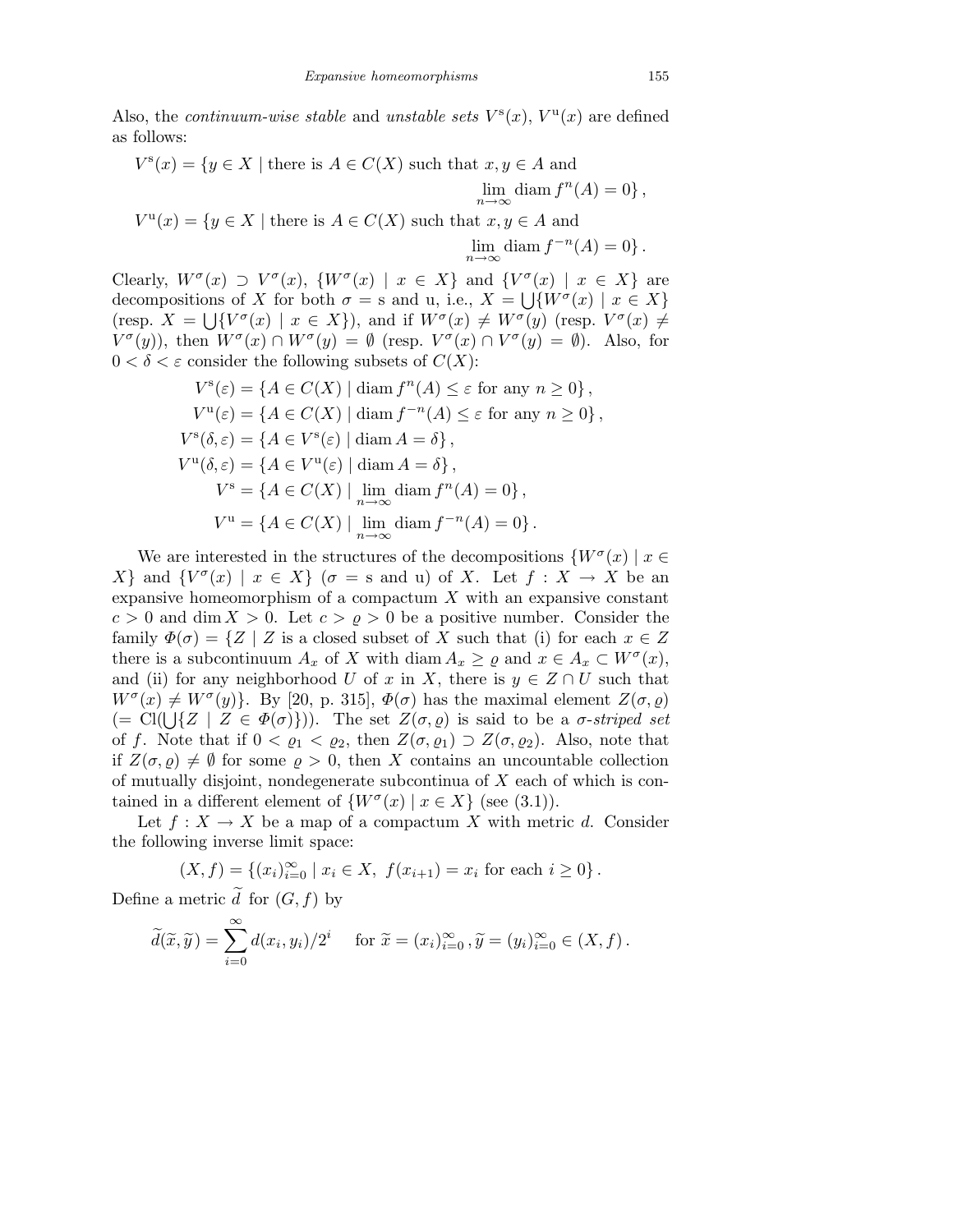The space  $(X, f)$  is called the *inverse limit of the map f*. Define a map  $f:(X, f) \to (X, f)$  by

$$
\widetilde{f}(x_0, x_1, \ldots) = (f(x_0), x_0, x_1, \ldots) \quad \text{for } (x_i)_{i=0}^{\infty} \in (X, f).
$$

Then  $\tilde{f}$  is a homeomorphism and it is called the *shift map* of f. Let  $p_n$ :  $(X, f) \to X$  be the natural projection  $(n \geq 0)$ , i.e.,  $p_n((x_i)_{i=0}^{\infty}) = x_n$ .

(2.1) EXAMPLE. Let  $f: I \to I$  be the homeomorphism as in Figure 1, where  $I = [0, 1]$  denotes the unit interval.



Then  $\{W^s(x) \mid x \in I\} = \{\{0\}, (0, x_1), \{x_1\}, (x_1, 1]\}$  is finite, because  $W^{s}(0) = \{0\}, W^{s}(y) = (0, x_1)$  for  $y \in (0, x_1), W^{s}(x_1) = \{x_1\}$  and  $W^{s}(x) =$  $(x_1, 1]$  for  $x \in (x_1, 1]$ . Similarly,  $\{W^{\mathrm{u}}(x) \mid x \in I\}$  is finite. Hence  $Z(\sigma, \varrho) = \emptyset$ for each  $\rho > 0$  ( $\sigma =$  s and u).

(2.2) EXAMPLE. Let  $S^1$  be the unit circle and let  $f : S^1 \to S^1$  be the natural covering map with degree 2. Consider the inverse limit  $(S^1, f)$ of f and the shift map  $\tilde{f} : (S^1, f) \to (S^1, f)$ . The continuum  $(S^1, f)$  is well-known as the 2-adic solenoid and  $\hat{f}$  is an expansive homeomorphism (see [26]). In this case, for each  $\tilde{x} \in (S^1, f)$ ,  $W^{\mathsf{u}}(\tilde{x}) = V^{\mathsf{u}}(\tilde{x})$  is the arc component of  $(S^1, f)$  containing  $\tilde{x}$ . Also,  $V^s(\tilde{x}) = {\tilde{x}} \subsetneq W^s(\tilde{x})$  for each  $\widetilde{x} \in (S^1, f)$ . Then the decomposition  $\{W^{\sigma}(\widetilde{x}) \mid \widetilde{x} \in (S^1, f)\}$  ( $\sigma =$ s and u) is uncountable. Note that dim  $W^s(\tilde{x}) = 0$ , because  $W^s(\tilde{x})$  is an  $F_{\sigma}$ -set and does not contain a nondegenerate subcontinuum (see (3.10) below). Note that the continuum  $(S^1, f)$  itself is a u-striped set  $Z(\mathfrak{u}, \varrho)$  of  $\widetilde{f}$  for some  $\varrho > 0$ , but  $Z(s, \varrho) = \emptyset$  for each  $\varrho > 0$ .

(2.3) EXAMPLE. (a) There is an expansive homeomorphism  $f: X \to X$ such that  $\text{Int}_X W^{\sigma}(x) \neq \emptyset$  for some  $x \in X$ . Let G be the one-point union of the unit interval I and a circle  $S^1$ , i.e.,  $(G,*)=(I,1)\vee (S^1,*)$ . Define a map  $g: G \to G$  such that  $g|S^1: S^1 \to S^1$  is the natural covering map with degree 2 and  $g(0) = 0$ ,  $g(1) = *$  and  $g(I) = G$ . We can choose  $g : G \to G$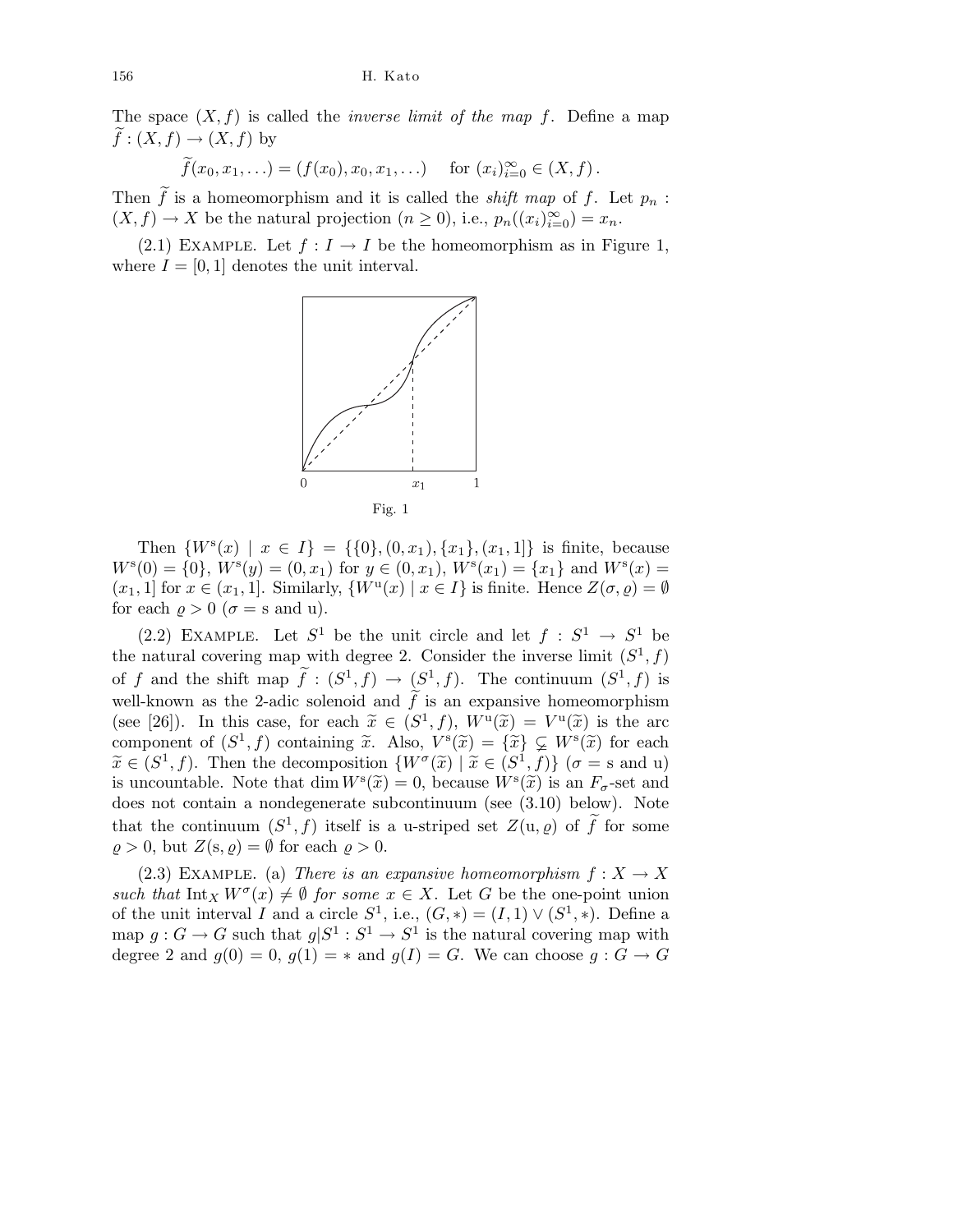so that  $\tilde{g}: X = (G, g) \rightarrow X = (G, g)$  is expansive (see [10, Theorem 4.3]). Then  $W^{\mathrm{u}}(\widetilde{0})$  is a dense open set of X, where  $\widetilde{0} = (0, 0, \ldots)$ . Hence X itself is not a u-striped set of  $\tilde{q}$ .

(b) There is an expansive homeomorphism h of a continuum Y such that there is a point  $x_0 \in Y$  such that if A is any nondegenerate subcontinuum of Y containing  $x_0$ , then  $A \notin V^s \cup V^u$ . Let G and  $g: G \to G$  be the same as in (a), and let  $X_i$   $(i = 1, 2)$  be the copies of the space X as in (a). Let  $(Y, 0) = (X_1, 0) \vee (X_2, 0)$  be the one-point union of  $X_1$  and  $X_2$  (see Figure 2).



Take a natural injection  $i : \mathbb{R} \to Y$  such that  $i(0) = 0$ , where  $\mathbb R$  is the set of real numbers. Let  $k : \mathbb{R} \to \mathbb{R}$  be defined by  $k(x) = 2x + 1 \ (x \geq 0)$ ,  $k(x) = \frac{1}{2}x + 1$   $(x \le 0)$ . Define a homeomorphism  $h: Y \to Y$  by  $h(x) = \tilde{g}(x)$ if  $x \in (\tilde{S}^1, g | S^1) \subset X_1$ ,  $h(x) = \tilde{g}^{-1}(x)$  if  $x \in (S^1, g | S^1) \subset X_2$  and  $h(x) =$  $i \circ k \circ i^{-1}(x)$  if  $x \in i(\mathbb{R})$ . Then h is an expansive homeomorphism. Note that if  $x_0 \in i(\mathbb{R})$  and A is any nondegenerate subcontinuum containing  $x_0$ , then  $A \notin V^s \cup V^u$ .

Remark. Instead of the solenoid  $(S^1, g)$ , one can construct the examples above with the help of an Anosov diffeomorphism, say  $\begin{pmatrix} 2 & 1 \\ 1 & 1 \end{pmatrix}$  on the 2-dimensional torus  $T^2$ , and a curve outside  $T^2$  "unwinding" from an unstable manifold in  $T^2$ .

A subset E of a space X is an  $F_{\sigma}$ -set in X if E is the union of a countable collection of closed subsets of X. A subset E of X is an  $F_{\sigma\delta}$ -set in X if it is the intersection of a countable collection of  $F_{\sigma}$ -sets.

In this paper, we use a theorem of K. Kuratowski on independent sets [19]. A subset F of X is said to be *independent in*  $R \subset X^n$  if for every system  $x_1, \ldots, x_n$  of different points of F the point  $(x_1, \ldots, x_n) \in F^n$  never belongs to R. In [19], K. Kuratowski proved the following theorem.

 $(2.4)$  THEOREM ([19, Main theorem and Corollary 3]). If X is a complete space and  $R \subset X^n$  is an  $F_{\sigma}$ -set of the first category, then the set  $J(R)$  of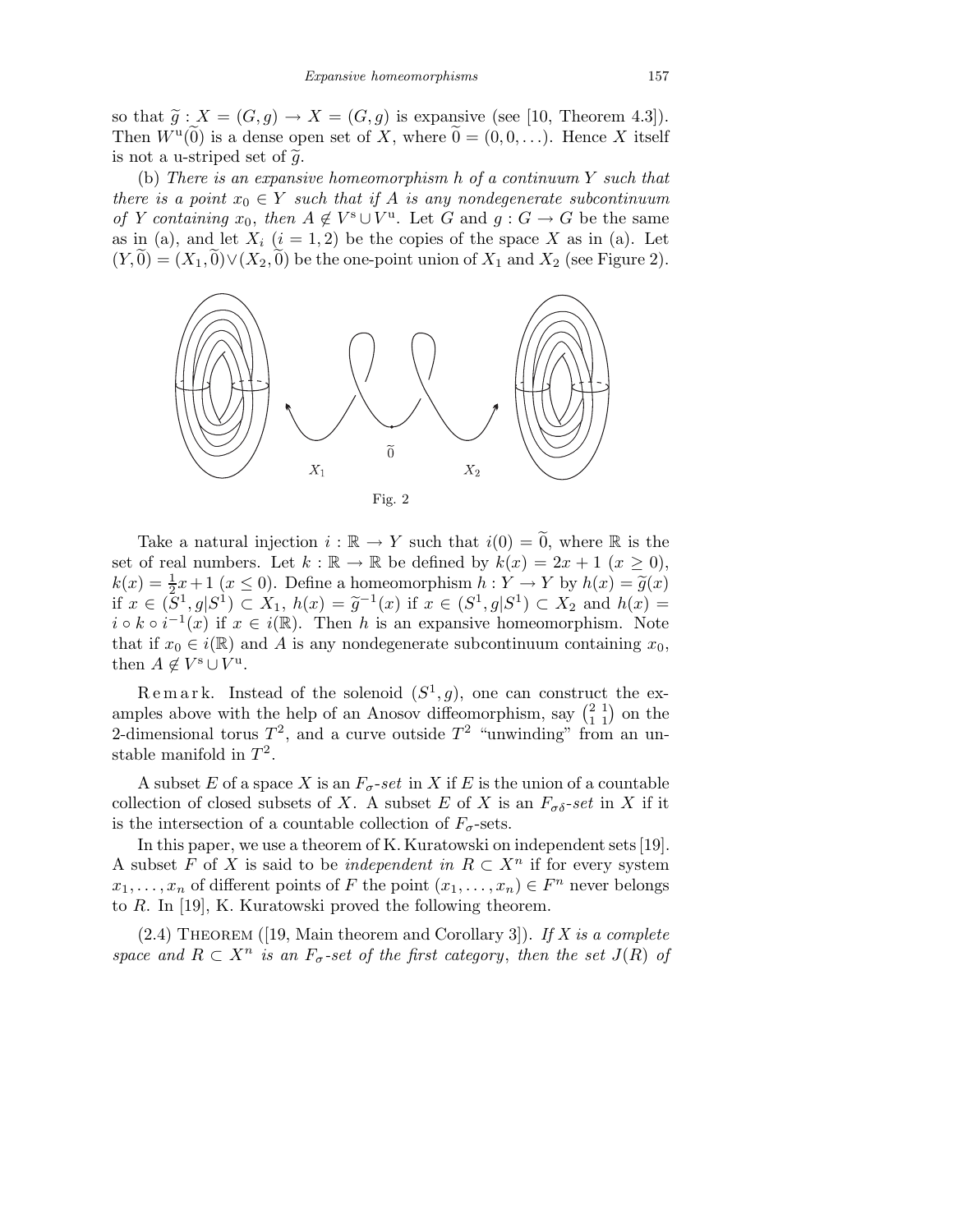all compact subsets F of X independent in R is a dense  $G_{\delta}$ -set in the space  $2^X$  of all compact subsets of X. Moreover, if X has no isolated points, then almost every Cantor set of X is independent in R.

(2.5) PROPOSITION. Let  $f : X \rightarrow X$  be a homeomorphism of a compactum X. Then  $W^{\sigma}(x)$  is an  $F_{\sigma\delta}$ -set in X ( $\sigma = s$ , u).

P r o o f. We prove the case  $\sigma = u$ . Let  $x \in X$ . For any natural numbers  $m, n \geq 1$ , consider the set

$$
W_{m,n}(x) = \{ y \in X \mid d(f^{-i}(x), f^{-i}(y)) \le 1/n \text{ for } i \ge m \}.
$$

Then  $W_{m,n}(x)$  is closed and  $W_n(x) = \bigcup_{m=1}^{\infty} W_{m,n}(x)$  is an  $F_{\sigma}$ -set. Hence  $W^{\mathbf{u}}(x) = \bigcap_{n=1}^{\infty} W_n(x)$  is an  $F_{\sigma\delta}$ -set in X.

(2.6) PROPOSITION. Let  $f : X \to X$  be an expansive homeomorphism of a compactum X. Then  $W^{\sigma}(x)$  is an  $F_{\sigma}$ -set in X ( $\sigma = s, u$ ).

P r o o f. We prove the case  $\sigma = u$ . Let  $c > 0$  be an expansive constant for f and let  $0 < \varepsilon < c/2$ . Note that if  $y, y' \in X$  and  $d(f^{-i}(y), f^{-i}(y')) \leq \varepsilon$  for each  $i \geq m$  (*m* is some natural number), then  $\lim_{i \to \infty} d(f^{-i}(y), f^{-i}(y')) = 0$ (see [20, p. 315]). For any  $m = 1, 2, ...,$  put

$$
W_{m,\varepsilon}(x) = \{ y \in X \mid d(f^{-i}(x), f^{-i}(y)) \le \varepsilon \text{ for } i \ge m \}.
$$

Since  $W^{\mathrm{u}}(x) = \bigcup_{m=1}^{\infty} W_{m,\varepsilon}(x)$  and  $W_{m,\varepsilon}(x)$  is closed,  $W^{\mathrm{u}}(x)$  is an  $F_{\sigma}$ -set in  $X$ .

(2.7) PROPOSITION. Let  $f : X \rightarrow X$  be a continuum-wise expansive homeomorphism of a compactum X. Then  $V^{\sigma}(x)$  is an  $F_{\sigma}$ -set in X ( $\sigma =$ s, u).

P r o o f. We prove the case  $\sigma = u$ . Let  $c > 0$  be a continuum-wise expansive constant for f and let  $0 < \varepsilon < c/2$ . Note that if  $A \in C(X)$  and  $\dim f^{-i}(A) \leq \varepsilon$  for any  $i \geq m$ , then  $\lim_{i \to \infty} \text{diam } f^{-i}(A) = 0$  (see [15,  $(2.1)$ . For each  $m = 1, 2, \ldots$ , put

 $V_{m,\varepsilon}(x) = \bigcup \{ A \in C(X) \mid x \in A \text{ and } \operatorname{diam} f^{-i}(A) \le \varepsilon \text{ for } i \ge m \}.$ Then  $V^{\mathfrak{u}}(x) = \bigcup_{m=1}^{\infty} V_{m,\varepsilon}(x)$  is an  $F_{\sigma}$ -set in X.

3. Striped structures of stable and unstable sets. In this section, we study striped structures of stable and unstable sets of expansive homeomorphisms and continuum-wise expansive homeomorphisms. The main result of this section is the following theorem.

(3.1) THEOREM. Let  $f: X \to X$  be an expansive homeomorphism of a compactum X with dim  $X > 0$ . Then the decomposition  $\{W^{\sigma}(x) \mid x \in X\}$  $(\sigma = \text{ and } u)$  of X is uncountable. Moreover, there exists  $\sigma$  ( $\sigma = \text{ s}$  or u) and  $\rho > 0$  such that the  $\sigma$ -striped set  $Z(\sigma, \rho)$  is not empty. In particular, almost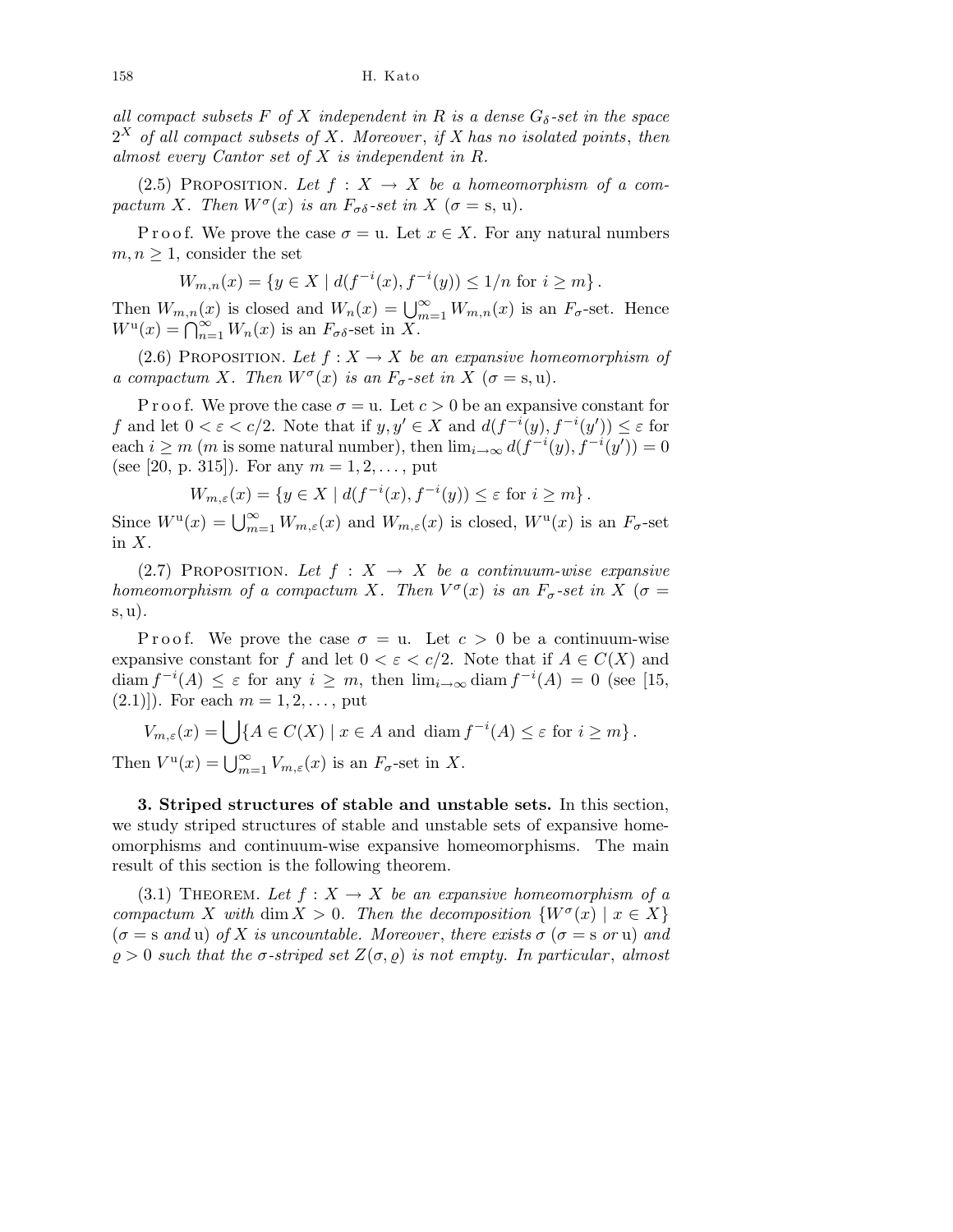every Cantor set C of  $Z(\sigma, \rho)$  has the property that for any  $x \in C$ , there exists a nondegenerate subcontinuum  $A_x$  of X such that  $x \in A_x \subset W^{\sigma}(x)$ , and if  $x, y \in C$  and  $x \neq y$ , then  $W^{\sigma}(x) \neq W^{\sigma}(y)$ .

To prove (3.1), we need the following facts. The next lemma is obvious.

(3.2) LEMMA. Let  $f: X \to X$  be a map of a compactum X and let  $N \geq 1$ be a natural number. Suppose that there is  $\gamma > 0$  such that  $d(f^{iN}(x), f^{iN}(y))$  $\geq \gamma$  for each  $i = 0, 1, 2, \ldots$  Then there is  $\eta > 0$  such that  $d(f^i(x), f^i(y)) \geq \eta$ for each  $i = 0, 1, 2, ...$ 

(3.3) LEMMA ([15, (2.3)]). Let  $f: X \to X$  be a continuum-wise expansive homeomorphism of a compactum X with an expansive constant  $c > 0$  and let  $0 < \varepsilon < c/2$ . Then there is  $\delta > 0$  such that if A is any nondegenerate subcontinuum of X such that diam  $A \leq \delta$  and diam  $f^m(A) \geq \varepsilon$  for some integer  $m \in \mathbb{Z}$ , then one of the following conditions holds:

(a) If  $m \geq 0$ , then diam  $f^{n}(A) \geq \delta$  for each  $n \geq m$ . More precisely, there is a subcontinuum B of A such that diam  $f^j(B) \leq \varepsilon$  for  $0 \leq j \leq n$ and diam  $f^{n}(B) = \delta$ .

(b) If  $m < 0$ , then diam  $f^{-n}(A) \geq \delta$  for each  $n \geq -m$ . More precisely, there is a subcontinuum B of A such that  $\dim f^{-j}(B) \leq \varepsilon$  for  $0 \leq j \leq n$ and diam  $f^{-n}(B) = \delta$ .

(3.4) LEMMA ([15, (2.4)]). Let f, c,  $\varepsilon$ ,  $\delta$  be as in (3.3). Then for any  $\gamma > 0$ , there is  $N > 0$  such that if  $A \in C(X)$  and diam  $A \geq \gamma$ , then either  $\text{diam } f^{n}(A) \geq \delta \text{ for each } n \geq N, \text{ or } \text{diam } f^{-n}(A) \geq \delta \text{ for each } n \geq N.$ 

P r o o f (3.1). Let c,  $\varepsilon$ ,  $\delta$  be positive numbers as in (3.3). Suppose that there exists no nondegenerate subcontinuum  $A$  of  $X$  such that  $\lim_{n\to\infty}$  diam  $f^{-n}(A) = 0$ , i.e.,  $V^u = \{\{x\} \mid x \in X\}$ . Let C be a nondegenerate component of X. Then for any  $x \in C$ ,  $W^{\mathfrak{u}}(x) = \bigcup_{i=1}^{\infty} F_i$ , where each  $F_i$  is closed (see (2.6)). Note that  $\mathrm{Int}_C(F_i \cap C) = \emptyset$  for all i. By the Baire category theorem,  $\{W^{\mathfrak{u}}(x) \mid x \in C\}$  is uncountable, and hence  $\{W^{\mathfrak{u}}(x) \mid x \in X\}$  is uncountable. The case  $\sigma = \mathfrak{s}$  is similar.

Next, we shall show the existence of a nonempty  $\sigma$ -striped set  $Z(\sigma, \rho)$ . By [20, Lemma 3], there is a nondegenerate subcontinuum  $A \in V^s \cup V^u$ . From now on, we assume that there is a nondegenerate subcontinuum A such that  $\lim_{i\to\infty} \text{diam } f^{-i}(A) = 0$ . In this case,  $V^{\mathfrak{u}}(\delta,\varepsilon) \neq \emptyset$  (see (3.3)). Note that if  $A \in V^{\mathrm{u}}$ , then  $W^{\mathrm{u}}(x) = W^{\mathrm{u}}(y)$  for all  $x, y \in A$ .

For any closed subset M of  $V^{\mathfrak{u}}(\varepsilon)$ , we define

$$
M^f = \{ A \in C(X) \mid \text{for any neighborhood } U \text{ of } A \text{ in } C(X) \text{ there is}
$$

$$
A' \in M \text{ such that } A' \in U \text{ and } W^u(a) \cap W^u(a') = \emptyset
$$
  
for all  $a \in A$  and  $a' \in A' \}.$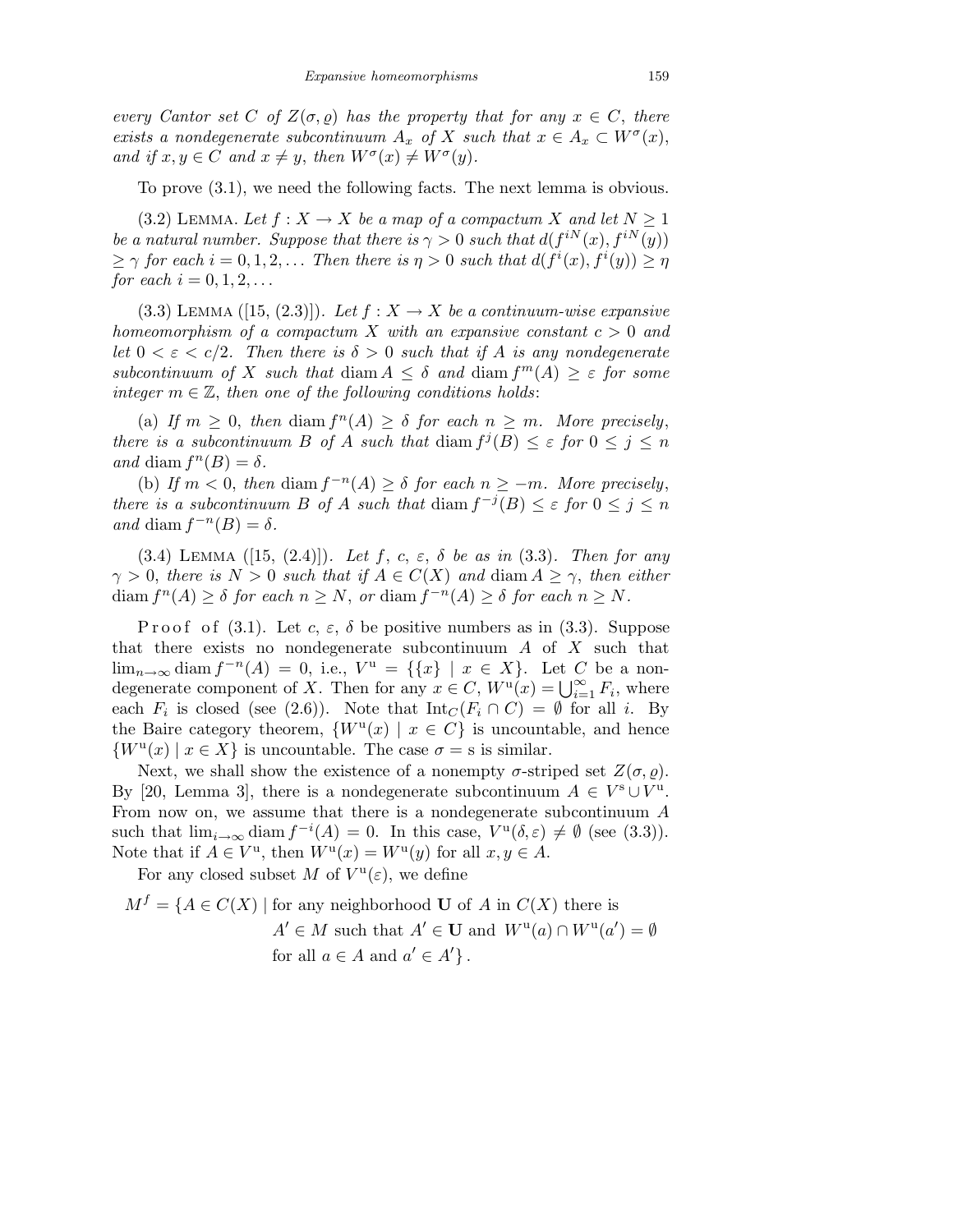We can easily see that  $M^f \subset M$  is a closed subset of  $C(X)$  and  $(M^f)^f$  $\subset M^f$ . For any ordinal numbers, define  $M_0 = M$ ,  $M_1 = M^f$ ,  $M_{\alpha+1} =$  $(M_{\alpha})^f$ , and  $M_{\lambda} = \bigcap_{\alpha < \lambda} M_{\alpha}$ , where  $\lambda$  is a limit ordinal. From now on, we assume that

$$
M = M(\delta) = V^{\mathrm{u}}(\delta, \varepsilon).
$$

Now, we need the following claim which is directly proved by transfinite induction.

CLAIM ( $\lambda$ ). Let  $\lambda$  be a countable ordinal. If  $A \in M_{\lambda}$ , then there are two subcontinua  $A_1$  and  $A_2$  of A such that  $d(A_1, A_2) \ge \delta/3$  and  $A_1, A_2 \in (M')_{\lambda}$ , where  $M' = M(\gamma)$  (=  $V^{\rm u}(\gamma, \varepsilon)$ ) and  $0 < \gamma < \delta/3$ .

By transfinite induction, we shall prove  $M_{\lambda} \neq \emptyset$  for any ordinal  $\lambda$ . Choose  $\gamma > 0$  such that if A and B are any subsets of X with diam  $A \geq \delta$ and diam  $B \geq \delta$ , then there are  $a \in A$  and  $b \in B$  such that  $d(a, b) \geq 3\gamma$ . Let N be a natural number such that if  $A \in C(X)$  and diam  $A \geq \gamma$ , then either diam  $f^{n}(A) \geq \delta$   $(n \geq N)$  or diam  $f^{-n}(A) \geq \delta$   $(n \geq N)$  (see (3.4)). We may assume  $\gamma \leq \delta/3$ .

First, choose  $A \in V^{\mathfrak{u}}(\delta,\varepsilon)$ . Since diam  $A = \delta$ , we can choose two subcontinua  $A_1$ ,  $B_1$  of A such that  $A_1, B_1 \in M' = V^{\mathfrak{u}}(\gamma, \varepsilon)$  and  $d(A_1, B_1) \geq$  $\delta/3 \ge \gamma$  (see Claim (0)). Since diam  $f^N(A_1) \ge \delta$  and diam  $f^N(B_1) \ge \delta$ , we choose a subcontinuum  $A_2$  of  $f^N(A_1)$  and a subcontinuum  $B_2$  of  $f^N(B_1)$ such that  $A_2, B_2 \in V^{\mathfrak{u}}(\gamma, \varepsilon)$  and  $d(A_2, B_2) \geq \gamma$ . By induction, we can choose two sequences  $\{A_n\}$  and  $\{B_n\}$  of  $C(X)$  such that  $A_n \subset f^N(A_{n-1}),$  $B_n \subset f^N(B_{n-1}), d(A_n, B_n) \geq \gamma$  and  $A_n, B_n \in V^{\mathfrak{u}}(\gamma, \varepsilon)$ . Also, choose a subsequence  $n_1 < n_2 < \ldots$  of natural numbers such that  $\lim_{i \to \infty} A_{n_i} = A'$ and  $\lim_{i\to\infty} B_{n_i} = B'$ . Then  $d(f^{-Ni}(A'), f^{-Ni}(B')) \geq \gamma$  for each  $i \geq 0$ . By (3.2),  $d(f^{-i}(a), f^{-i}(b)) \geq \eta$  for all  $a \in A'$ ,  $b \in B'$  and  $i \geq 0$ , and hence  $W^{\mathbf{u}}(a) \neq W^{\mathbf{u}}(b)$ . Note that for each  $a_{n_i} \in A_{n_i}$  and  $b_{n_i} \in B_{n_i}$ ,  $W^{\mathbf{u}}(a_{n_i}) =$  $W^{u}(b_{n_{i}})$ . Hence either  $A' \in (M')^{f} = (M')_{1}$  or  $B' \in (M')^{f} = (M')_{1}$ . We assume that  $A' \in (M')_1$ . By (3.3),  $f^N(A')$  contains a subcontinuum  $A_1$ such that  $A_1 \in M_1$ , which implies that  $M_1 \neq \emptyset$ .

For a countable ordinal  $\lambda$ , we may assume that for any  $\alpha < \lambda$ ,  $M_{\alpha}$  is not empty. We must consider the following two cases.

(I)  $\lambda = \alpha + 1$ . Claim ( $\alpha$ ) and an argument similar to the above show that  $M_{\lambda}$  is not empty.

(II)  $\lambda$  is a limit ordinal. In this case, take an increasing sequence  $\alpha_1$  <  $\alpha_2$  < ... of countable ordinals such that  $\lim_{i\to\infty} \alpha_i = \lambda$ . Also, choose  $A_i \in M_{\alpha_i}$  for each i. We may assume that  $\lim_{i \to \infty} A_i = A_{\infty}$ . Then  $A_{\infty} \in$  $\bigcap_{\alpha<\lambda}M_\alpha=M_\lambda.$ 

Thus we proved that  $M_{\lambda} \neq \emptyset$  for any countable ordinal  $\lambda$ . Hence there is a countable ordinal  $\alpha$  such that  $M_{\alpha} = M_{\alpha+1} \ (\neq \emptyset)$ . Put  $Z = \bigcup \{A \mid A \in M_{\alpha}\}.$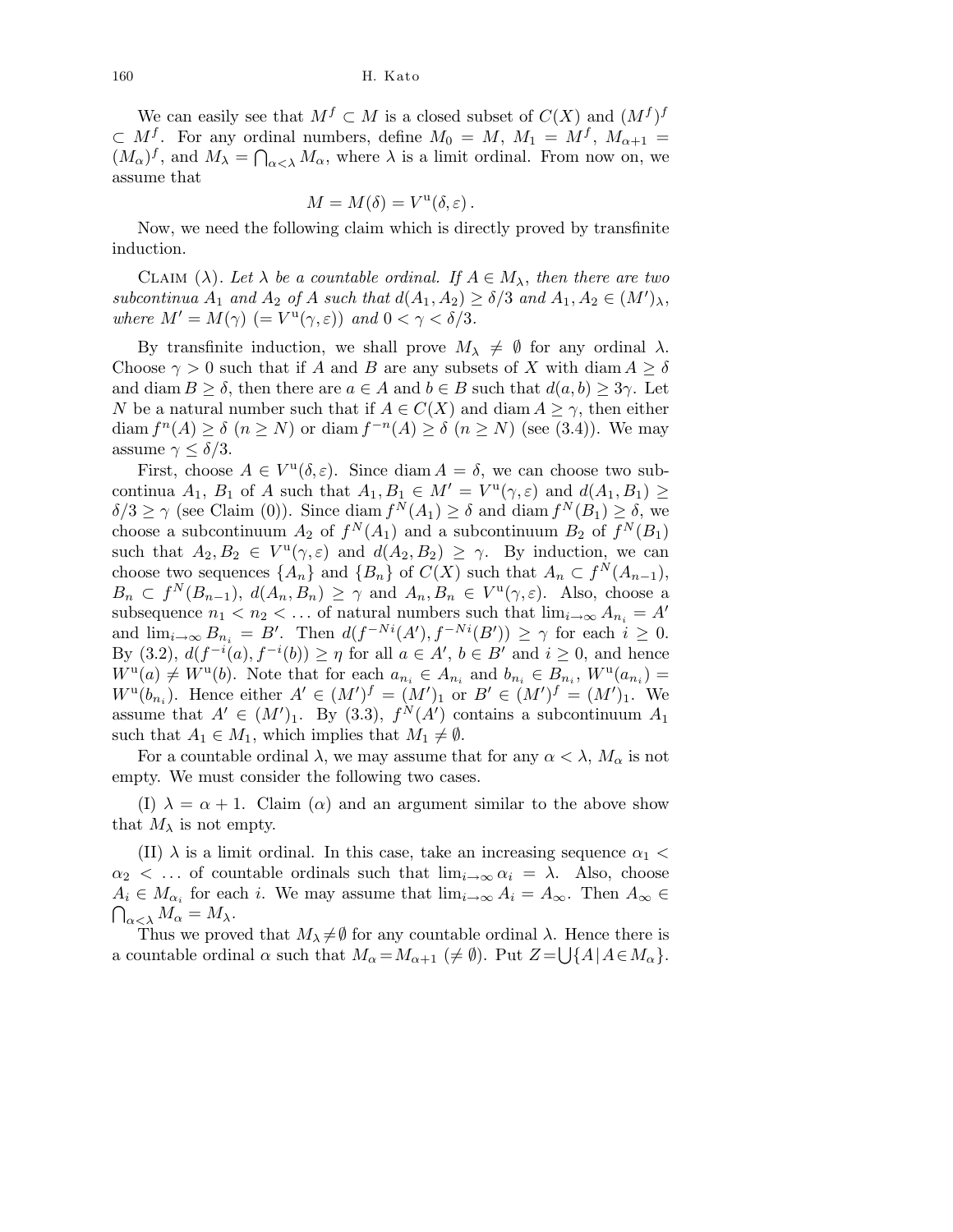Since  $M_{\alpha}$  is closed in  $C(X)$ , Z is also closed in X. We can easily see that  $Z = Z(u, \delta)$  is a u-striped set of f. Put

$$
A(n,\varepsilon) = \{(x,y) \in Z \times Z \mid d(f^{-i}(x), f^{-i}(y)) \le \varepsilon \text{ for each } i \ge n\}.
$$

Then  $A(n,\varepsilon)$  is a closed subset of  $Z \times Z$ ; put  $R = \bigcup_{n=1}^{\infty} A(n,\varepsilon)$ . Note that Int<sub>Z</sub>  $A(n,\varepsilon) = \emptyset$ . Hence R is an  $F_{\sigma}$ -set of the first category in  $Z \times Z$ . By the theorem of K. Kuratowski on independent sets (see (2.4)),  $S = \{S \in 2^Z \mid S \in \mathbb{R}^Z\}$ S is independent in  $R$ } = { $S \in 2<sup>Z</sup>$  | for any  $x, y \in S$  with  $x \neq y, W^u(x) \neq$  $W^{\mathrm{u}}(y)$  is a dense  $G_{\delta}$ -set in  $2^{Z}$ . By (2.4), almost every Cantor set of Z is contained in S. This completes the proof.

(3.5) COROLLARY. Under the assumption of  $(3.1)$ , if moreover  $V^s$  and  $V^{\mathrm{u}}$  contain nondegenerate subcontinua, then for both  $\sigma = \mathrm{s}$  and  $\sigma = \mathrm{u}$ , the σ-striped set  $Z(σ, ρ)$  of f is not empty for some  $ρ > 0$ .

By (2.7) and an argument similar to the above, we can prove the following theorem on continuum-wise expansive homeomorphisms.

(3.6) THEOREM. Let  $f : X \to X$  be a continuum-wise expansive homeomorphism of a compactum X with  $\dim X > 0$ . Then the decompositions  ${V^{\sigma}}(x) \mid x \in X$  ( $\sigma = s$  and u) are uncountable. Moreover, there is  $\sigma$  ( $\sigma =$ s or u) and a positive number  $\rho > 0$  such that there is a nonempty closed set Z' of X such that (i) for each  $x \in Z'$  there is a subcontinuum  $A_x$  of X with diam  $A_x \geq \varrho$  and  $x \in A_x \subset V^{\sigma}(x)$ , (ii) for any neighborhood U of x in X, there is  $y \in Z' \cap U$  such that  $V^{\sigma}(x) \neq V^{\sigma}(y)$ . In particular, almost every Cantor set C of  $Z(\sigma)$  has the property that for any  $x \in C$ , there is a nondegenerate subcontinuum  $A_x$  of X with  $x \in A_x \subset V^{\sigma}(x)$ , and if  $x, y \in C$ and  $x \neq y$ , then  $V^{\sigma}(x) \neq V^{\sigma}(y)$ .

 $(3.7)$  THEOREM. Let X be a locally connected continuum (= Peano continuum). If  $f: X \to X$  is an expansive homeomorphism (resp. a continuum-wise expansive homeomorphism) of  $X$ , then there is an uncountable subset Z of X such that  $Cl(Z) = X$ , and

(1) for each  $x \in Z$  and  $\sigma = s$  and u, there is a nondegenerate subcontinuum  $A_x \in V^{\sigma}$  with  $x \in A_x$  and diam  $A_x \geq \delta$  for some  $\delta > 0$ ,

(2) if  $x, y \in Z$  and  $x \neq y$ , then  $W^{\sigma}(x) \neq W^{\sigma}(y)$  (resp.  $V^{\sigma}(x) \neq V^{\sigma}(y)$ ) for both  $\sigma = s$  and u.

To prove (3.7), we need the following.

(3.8) LEMMA ([16, (1.6)]). Let  $f: X \to X$  be a continuum-wise expansive homeomorphism of a Peano continuum X. Then there is  $\delta > 0$  such that for each  $x \in X$ , there are two subcontinua  $A_x$  and  $B_x$  such that  $x \in A_x \cap B_x$ ,  $A_x$  $\in V^s$ ,  $B_x \in V^u$ , diam  $A_x = \delta$  and diam  $B_x = \delta$ . In particular,  $\text{Int}_X(W^{\sigma}(x))$  $=\emptyset$  for each  $x \in X$  and  $\sigma = s$ , u.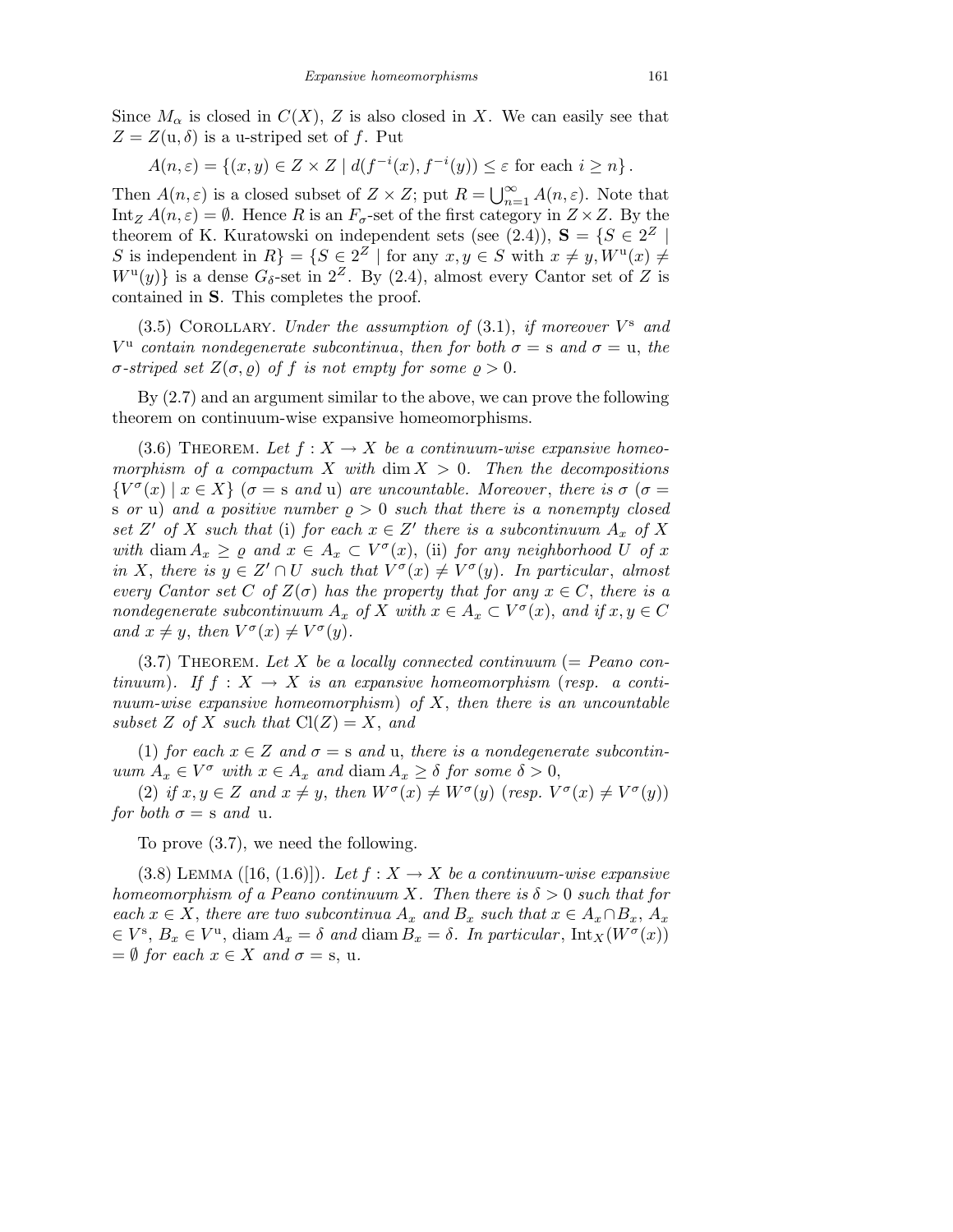P r o o f o f  $(3.7)$ . Suppose that f is an expansive homeomorphism. The case of continuum-wise expansive homeomorphism is similarly proved. Let  $\mathcal{B} = \{U_i\}_{i=1}^{\infty}$  be a base of X. We use the Baire category theorem. By induction, we obtain a countable subset  $Z_{\omega}$  of X such that  $U_i \cap Z_{\omega} \neq \emptyset$  and if  $x, y \in Z_\omega$ , then  $W^\sigma(x) \neq W^\sigma(y)$  for  $\sigma = \text{s}$  and u, because  $\text{Int}_X(W^\sigma(x)) =$  $\emptyset$  and  $W^{\sigma}(x)$  is an  $F_{\sigma}$ -set (see (2.6)). By transfinite induction, for any countable ordinal  $\lambda$  we have a countable set  $Z_{\lambda}$  such that (1) if  $x, y \in Z_{\lambda}$ and  $x \neq y$ , then  $W^{\sigma}(x) \neq W^{\sigma}(y)$  for both  $\sigma = s$  and u, and (2) if  $\alpha < \beta$ , then  $Z_{\alpha} \subsetneq Z_{\beta}$ . Put  $Z = \bigcup_{\lambda \leq \omega_1} Z_{\lambda}$ . Clearly, Z is the desired set.

Let  $f: X \to X$  be a homeomorphism of a compactum X. For  $\sigma = s$ and u, let  $M_{\sigma}(f)$  be the maximal element of the family  $\{Z \mid Z \text{ is a closed}\}\$ subset of X such that for any  $x \in Z$  and any neighborhood U of x in X there is  $y \in Z \cap U$  such that  $W^{\sigma}(x) \neq W^{\sigma}(y)$ . Clearly,  $M_{\sigma}(f)$  is f-invariant. It is called the  $\sigma$ -mixed set of f.

By (3.1) and (3.7), we have the following corollary.

(3.9) COROLLARY. If  $f: X \to X$  is an expansive homeomorphism of a compactum X with dim  $X > 0$ , then the σ-mixed set  $M_{\sigma}(f)$  is not empty and hence it is a perfect set. Moreover, if  $X$  is a Peano continuum, then  $M_{\sigma}(f) = X.$ 

P r o o f. By (3.1), there is an uncountable subset  $H_{\sigma}$  of X such that if  $x, y \in H_{\sigma}$  and  $x \neq y$ , then  $W^{\sigma}(x) \neq W^{\sigma}(y)$ . Then  $\text{Cl}(H_{\sigma})$  is a closed and uncountable set, hence it contains a Cantor set C. Then  $C \subset M_{\sigma}(f)$ .

For the case of inverse limits of graphs, we have the following theorem.

(3.10) THEOREM. Let  $f: G \to G$  be a map of a graph  $G$  (= finite connected 1-dimensional polyhedron). Suppose that the shift map  $f:(G, f) \rightarrow$  $(G, f)$  is expansive. Then for each  $\tilde{x} \in (G, f),$  (a)  $W^{\mathrm{u}}(\tilde{x})$  is equal to the arc component  $A(\tilde{x})$  of  $(G, f)$  containing  $\tilde{x}$ , and (b)  $W^s(\tilde{x})$  is 0-dimensional.

To prove  $(3.10)$ , we need the following notations. Let A be a closed subset of a compactum X. A map  $f: X \to X$  is called *positively expansive* on A if there is  $c > 0$  such that if  $x, y \in A$  and  $x \neq y$ , then there is a natural number  $n \geq 0$  such that  $d(f^{n}(x), f^{n}(y)) > c$ . If a map  $f: X \to X$  is positively expansive on the whole space  $X$ , we say f is positively expansive. Let A be a finite closed covering of X. A map  $f: X \to X$  is positively pseudo-expansive with respect to  $A$  if the following conditions hold:

 $(P_1)$  f is positively expansive on A for each  $A \in \mathcal{A}$ .

 $(P_2)$  For all  $A, B \in \mathcal{A}$  with  $A \cap B \neq \emptyset$ , either f is positively expansive on  $A \cup B$ , or there is a natural number  $k \geq 1$  such that for any  $A', A'' \in A$ with  $A' \cap A'' \neq \emptyset$ , either

 $f^k(A' \cup A'') \cap (A - B) = \emptyset$  or  $f^k(A' \cup A'') \cap (B - A) = \emptyset$ .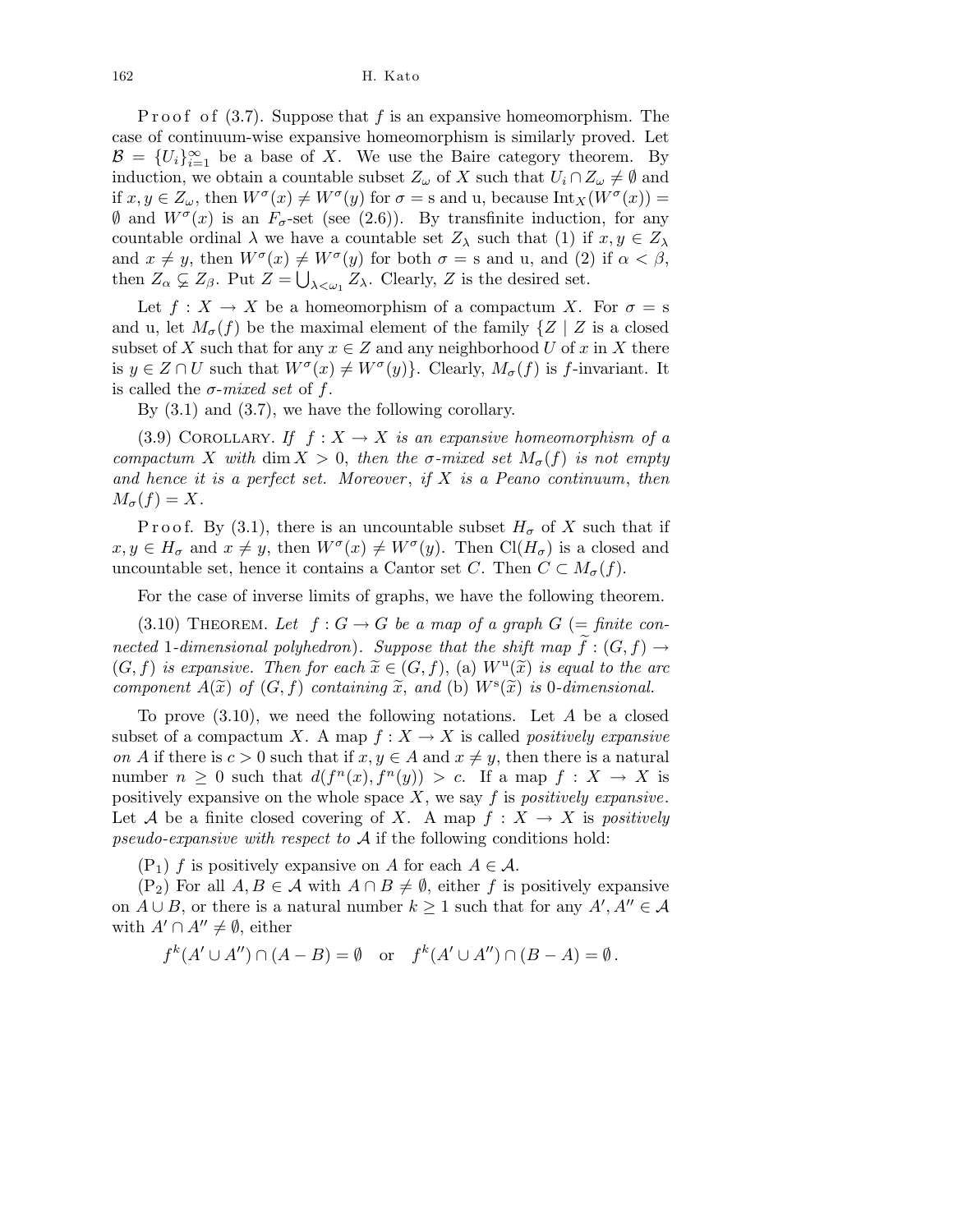(3.11) THEOREM ([13, (2.5)]). Let G be a graph and let  $f: G \to G$  be an onto map. Then the shift map  $f:(G, f) \to (G, f)$  is expansive if and only if f is positively pseudo-expansive with respect to A, where  $A = \{e \mid e \text{ is an}$ edge of some simplicial complex K with  $|K| = G$ .

(3.12) PROPOSITION ([13, (2.9)]). Let  $f: G \to G$  be an onto map of a graph G. If the shift map  $f:(G, f) \to (G, f)$  is expansive, then there is  $\alpha > 0$  such that if A is a subcontinuum of  $(G, f)$  with diam  $A \leq \alpha$ , then  $A \in V^{\mathrm{u}}, i.e., \lim_{n \to \infty} \mathrm{diam }\widetilde{f}^{-n}(A) = 0.$ 

P r o o f (3.10). We may assume that  $f: G \to G$  is an onto map, since so is  $f|G': G' \to G'$ , where  $G' = p_n((G, f))$  and  $p_n : (G, f) \to G$  is the natural projection.

(a) Let  $\widetilde{y}$  be any point of the arc component  $A(\widetilde{x})$  of  $(G, f)$  containing  $\widetilde{x}$ . Choose an arc A from  $\tilde{x}$  to  $\tilde{y}$  in  $A(\tilde{x})$ . Choose points  $\tilde{x} = \tilde{x}_0, \tilde{x}_1, \ldots, \tilde{x}_m = \tilde{y}$ of A such that  $\text{diam}[\tilde{x}_i, \tilde{x}_{i+1}] \leq \alpha$  for each  $i = 0, 1, \ldots, m-1$ , where  $\alpha > 0$ is as in (3.12) and  $[\tilde{x}_i, \tilde{x}_{i+1}]$  denotes the arc from  $\tilde{x}_i$  to  $\tilde{x}_{i+1}$  in A. By (3.12),  $[\tilde{x}_i, \tilde{x}_{i+1}] \in V^{\mathfrak{u}}$  for each i, hence  $\tilde{y} \in W^{\mathfrak{u}}(\tilde{x})$ . This implies that  $A(\tilde{x}) \subset W^{\mathfrak{u}}(\tilde{x})$ .  $W^{\mathrm{u}}(\widetilde{x})$ .

We show the converse inclusion. Let  $\widetilde{y} \in W^u(\widetilde{x})$ . Suppose that  $\widetilde{x} = \widetilde{y} \in W^u(\widetilde{x})$ .  $(x_i)_{i=0}^{\infty}$  and  $\widetilde{y} = (y_i)_{i=0}^{\infty}$ . Since  $\lim_{i \to \infty} d(x_i, y_i) = 0$ , there is  $m \ge 0$  such that if  $n \geq m$ , then  $x_n \in e_n$  and  $y_n \in e'_n$  $n'$ , where K is a simplicial complex as in (3.11) and  $e_n, e'_n$  $n'_n$  are edges of K such that  $e_n \cap e'_n$  $n \neq \emptyset$ . Also, we assume that  $d(x_n, y_n) < \min\{d(e, e') \mid e \text{ and } e' \text{ are edges of } K \text{ with } e \cap e' = \emptyset\}$  for each  $n \geq m$ .

Since  $f: G \to G$  is positively pseudo-expansive with respect to  $\mathcal{A} = \{e \mid e$ is an edge of K}, it is positively expansive on  $e_n \cup e'_n$  for each  $n \geq m$ . We may assume that  $f([x_n, y_n])$  does not contain a simple closed curve, where  $[x_n, y_n]$ is the arc in  $e_n \cup e'_n$  from  $x_n$  to  $y_n$ . It follows that  $f([x_{n+1}, y_{n+1}]) = [x_n, y_n]$ and  $f([x_{n+1}, y_{n+1}] : [x_{n+1}, y_{n+1}] \rightarrow [x_n, y_n]$  is a homeomorphism for each  $n \geq m$ , because  $f([x_n, y_n])$  is locally injective and  $f([x_n, y_n])$  does not contain a simple closed curve. Consider the subset  $A = \{(z_i)_{i=0}^{\infty} \mid z_i \in G, z_n \in G\}$  $[x_n, y_n]$  for each  $n \geq m$  and  $f(z_{i+1}) = z_i$  for each  $i \geq 0$  in  $(G, f)$ . Clearly, A is an arc from  $\tilde{x}$  to  $\tilde{y}$  in  $(G, f)$ . Hence  $\tilde{y} \in A(\tilde{x})$ . Note that  $V^{\mathfrak{u}}(\tilde{x}) = W^{\mathfrak{u}}(\tilde{x})$ .

(b) By (3.12),  $W^s(\tilde{x})$  contains no nondegenerate subcontinuum. Since  $W^{s}(\widetilde{x})$  is an  $F_{\sigma}$ -set in  $(G, f)$ ,  $W^{s}(\widetilde{x}) = \bigcup_{i=1}^{\infty} F_{i}$ , where each  $F_{i}$  is closed. Since dim  $F_i = 0$  for each i, by the sum theorem of dimension theory we see that dim  $W^s(\tilde{x}) = 0$ .

 $(3.13)$  Remark. Of course  $(3.10)$  is not true for general expansive homeomorphisms. Consider for example an arbitrary Anosov diffeomorphism. Even in the 1-dimensional case (3.10) is not true. Let  $q: G \to G$  be the map as in (a) of (2.3). Let  $Y = ((G, g), 0) \vee ((G, g)', 0')$  be the one-point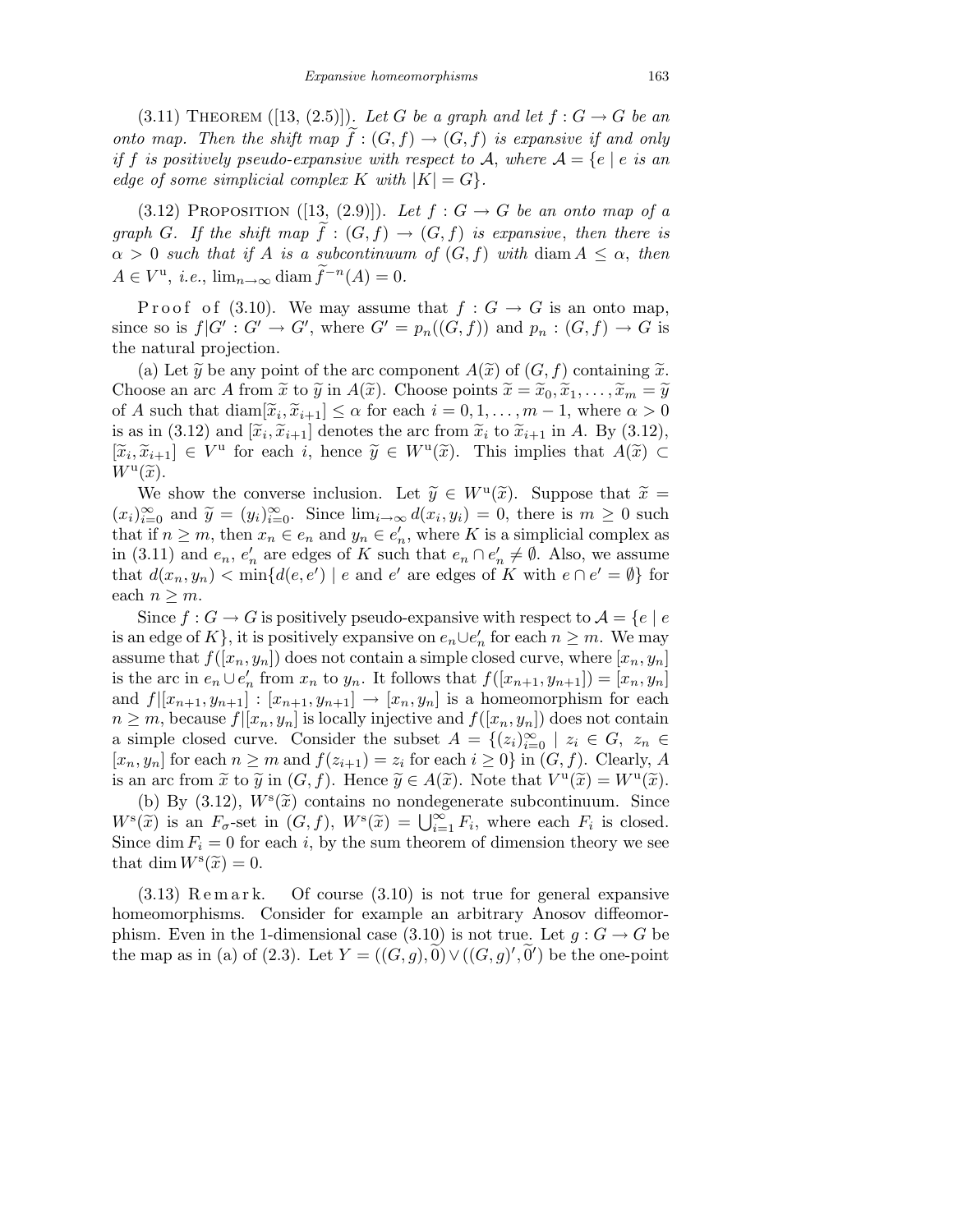union of  $((G, g), \widetilde{0})$  and  $((G, g)', \widetilde{0}'),$  where  $((G, g)', \widetilde{0}')$  is a copy of  $((G, g), \widetilde{0}).$ Define a homeomorphism  $f: Y \to Y$  by

$$
f(y) = \begin{cases} \widetilde{g}(y) & \text{if } y \in (G, g), \\ \widetilde{g}^{-1}(y) & \text{if } y \in (G, g)'. \end{cases}
$$

Then f is an expansive homeomorphism and for both  $\sigma = s$  and u,  $W^{\sigma}(\tilde{0})$ is not equal to the arc component  $A(0)$ .

Also, (3.10) is not true in the case that the shift map  $\tilde{f} : (G, f) \rightarrow$  $(G, f)$  of f is continuum-wise expansive, where  $f : G \to G$  is a map of a graph G. In fact, there is a map  $f: I \to I$  of the unit interval I such that  $f:(I, f) \to (I, f)$  is a continuum-wise expansive homeomorphism and  $(I, f)$ is a pseudo-arc (= hereditarily indecomposable arc-like continuum) (see [16, (2.3)]). Since  $(I, f)$  contains no arc and  $W^{\mathrm{u}}(\tilde{x})$  contains a nondegenerate subcontinuum of  $(I, f)$  for each  $\tilde{x} \in (I, f)$  (see the proof of [15, (3.2)]),  $W^{\mathrm{u}}(\tilde{x})$  is not equal to the arc component  $A(\tilde{x}) = {\tilde{x}}$ .

In connection with (3.10), we have the following questions.

QUESTION 1. In the situation of  $(3.10)$ , under what assumptions does  $X = (G, f)$  admit a closed neighborhood base  ${B_n}_{n=1}^{\infty}$  such that each  $B_n$ is the product of an arc in  $W^{\mathrm{u}}$  and a Cantor set in  $W^{\mathrm{s}}$ ? Is the condition that X is  $\sigma$ -mixed sufficient? For Williams' mixing expanding maps on 1-dimensional branched manifolds, the answer is positive [27].

Question 2. Does "positive pseudo-expansiveness" imply "pseudoexpanding" in a metric giving the same topology as the original metric  $(cf. [3])$ ?

The author wishes to thank the referee for his helpful and kind remarks.

## **References**

- [1] N. A o ki, *Topological dynamics*, in: Topics in General Topology, K. Morita and J. Nagata (eds.), Elsevier, 1989, 625–740.
- [2] B. F. B r y a n t, *Unstable self-homeomorphisms of a compact space*, thesis, Vanderbilt University, 1954.
- [3] M. Denker and M. Urba/nski, *Absolutely continuous invariant measures for expansive rational maps with rationally indifferent periodic points*, Forum Math. 3 (1991), 561–579.
- [4] R. Devaney, An Introduction to Chaotic Dynamical Systems, 2nd ed., Addison-Wesley, 1989.
- [5] W. Gottschalk, *Minimal sets*; *an introduction to topological dynamics*, Bull. Amer. Math. Soc. 64 (1958), 336–351.
- [6] W. Gottschalk and G. Hedlund, *Topological Dynamics*, Amer. Math. Soc. Colloq. Publ. 34, Amer. Math. Soc., 1955.